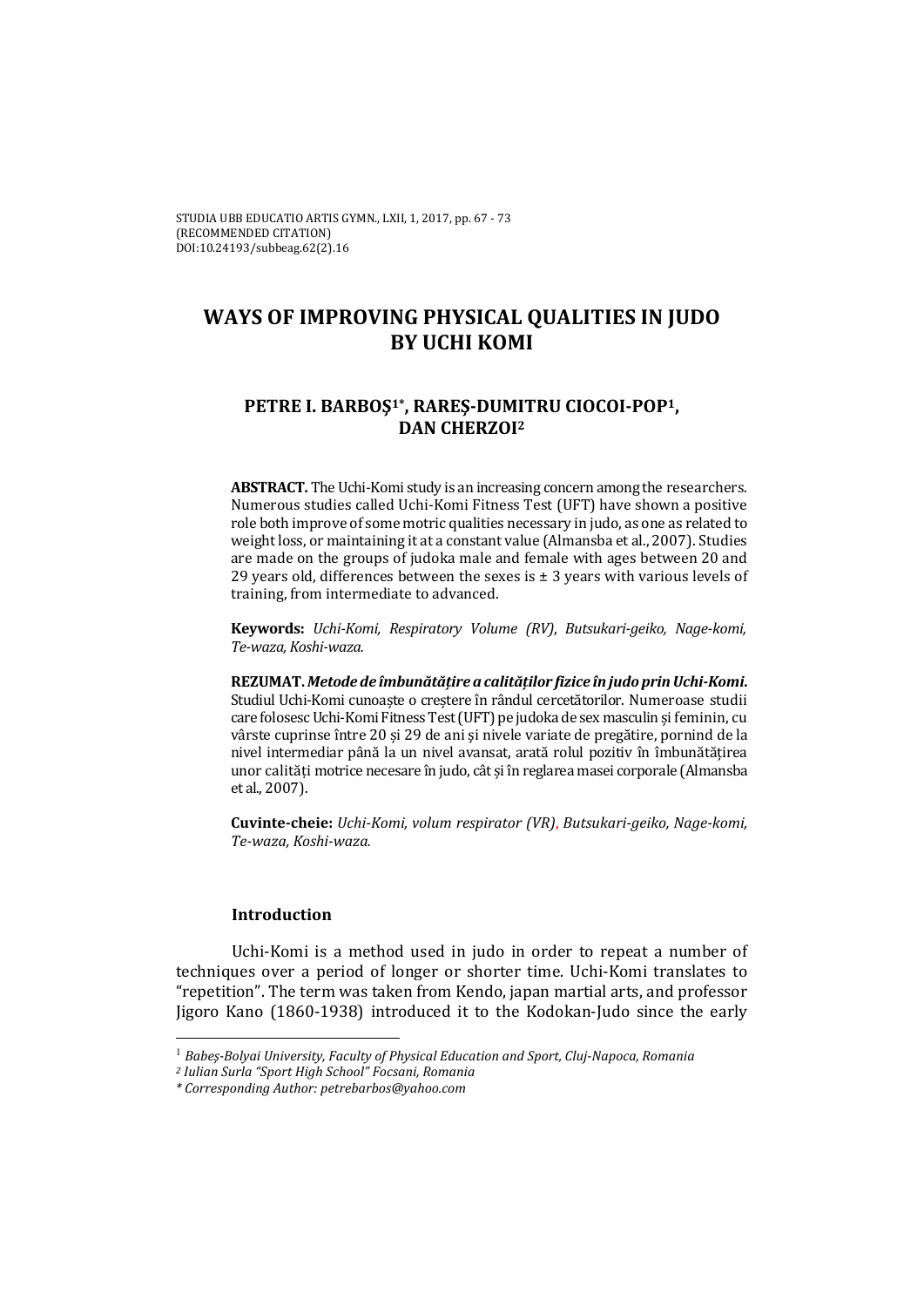years of school. Over time, the method has improved, and it is used today, to improve speed, strength and endurance, with all their variants and to improve the skill in executing a technique. Studies related to this method have been made in many countries of the world, and there are some in Romania. At international level, the best known studies are those of Almansba et al.  $(2011)$ and Azevedo et al. (2007).

Uchi-Komi as a form of training, should not become a simple routine designed to fill a gap in judo sport training, but it must follow throughout the execution, a perfect coordination between head - hands - trunk - legs, keeping a distance (ma-ai) enough to allow a good development of action. On the other hand, we cannot go to Uchi-Komi execution as long as the practitioner did not have the basic elements (judo principle) of a technique (gripping - kumi kata, unbalancing–Kuzishi, loading, projection–Nage waza-insurance and self-insurance).

#### **Materials and Methods**

#### *Advantages and disadvantages of Uchi‐Komi*

Besides improving the technique, as a basic factor in Uchi-Komi, it also aims to improve some basic motor skills, decisive for finishing a technique. However, Uchi-Komi cannot fully solve the application of techniques in competition or fight situation, because their execution is static, on the spot and not on the move as is Butsukari geiko, which is much closer to real combat situations.

Another Uchi-Komi disadvantage is the fact that the projection Nage-Komi, which is in fact the end of a technique, is not executed. Long-time practice of only Uchi-Komi could cause imbalances between the components of a technique.

Studies conducted by De Cree and collaborators have shown that initial values of Respiratory Volume (RV) increased during the first six weeks of practice (De Cree et al., 1995), and then remain constant, as a consequence of overcompensation and adaptation (Callister et al., 1991). This gives us an orientation for combining the Uchi-Komi with other methods of improvement existing in judo.

Uchi-Komi requires, besides the knowledge of the technique, a series of qualities such as mobility, ability to stretch the muscle, a quality that in the last years has been lost by many judoka because they were concentrated on many strength exercises that have shortened muscle fibre.

The advantages of the Uchi-Komi are those related to the orientation in space, especially in turns back to Uke (as in arm techniques, as Te-waza, or hip technique, as Koshi-waza).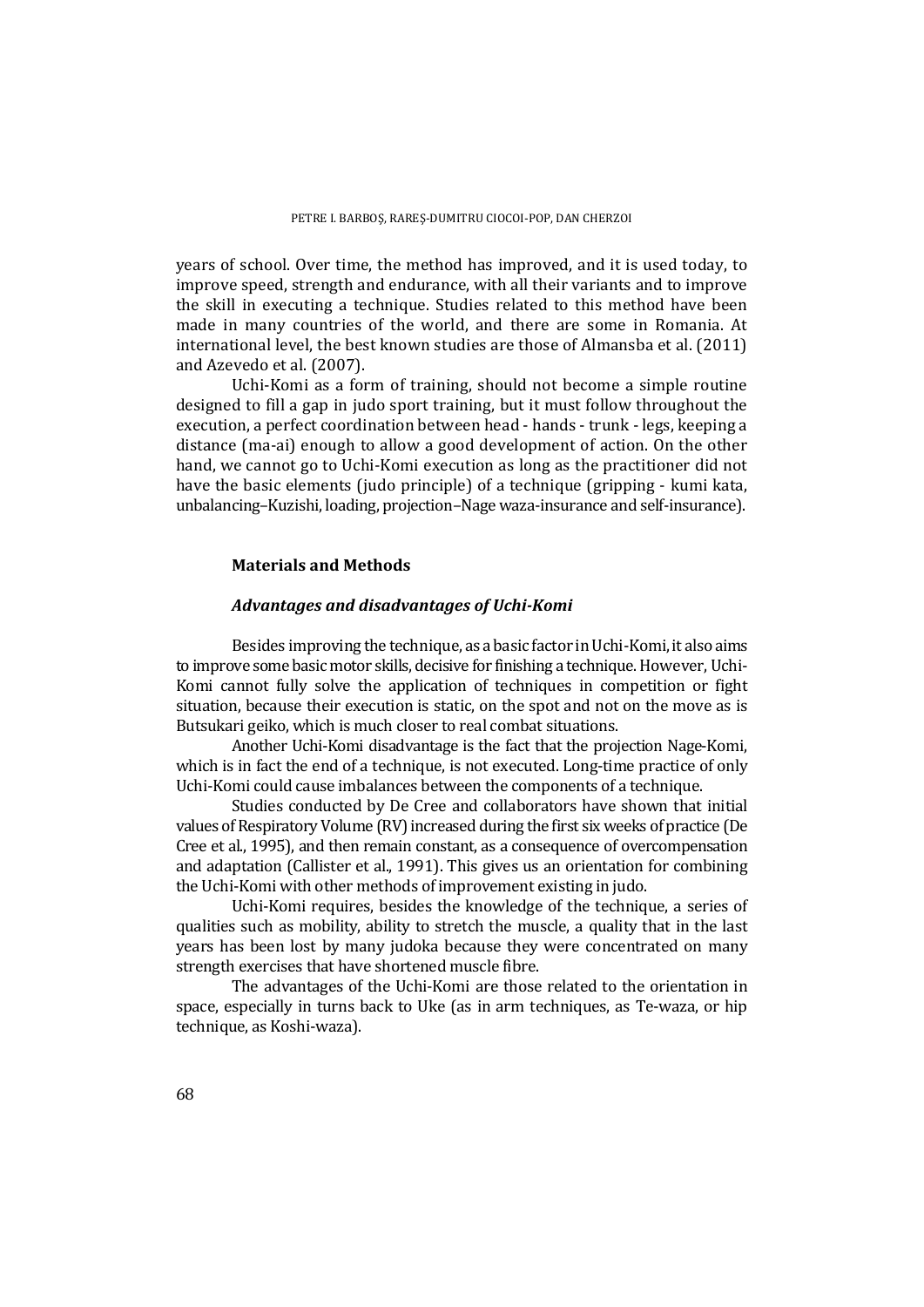Other advantage is the increasing of the speed of execution of technique through use of several muscle groups, not only one, or two groups isolated.

The development of general force is an important factor for execution of a technique. Uchi-Komi achieves that objective, because the studies undertaken demonstrate an increase in strength (Léger et al., 1984).

The chemical changes caused by Uchi-Komi practice have been demonstrated by studies conducted by Calliester et al., who which recorded elevated lactic acid, 1.1 - 9.1 mmol/ L (Callister et al., 1991).

#### **Uchi‐Komi methods**

## *Speed Uchi‐Komi*

Speed is a very important motor skill for judo practitioner. As speed is an acquired motor skill (Nenciu, 2002), the number of repetitions on period of time can vary from one judoka to another. According to Hantau I. (2005), it is recommended to execute Uchi-Komi for 7 seconds in order to improve the speed of execution of a technique.

## *Our proposals for speed Uchi‐Komi*

Number of repetitions: 5-7 seconds Technique: (Three techniques) - Tai-otoshi, Seoi-Nage, Koshi-guruma, Number of series: 5-6/ technique Break time: 3‐5 minutes 

## *Endurance Uchi‐Komi*

Studies have shown that throughout the execution of endurance Uchi-Komi aerobic capacity increases significantly, at both male and female judoka. These values are different from one category to another, and the most significant are those from the higher category.

So, to women, were reported values between  $43$  and  $53$  mL  $/$  kg, at 1-minute execution, while male judoka obtained higher values, between 44– 64 mL/kg, for a period of 1 minute (Aziz, Tan & Teh, 2002).

Applying in combination with Nage Komi (projection art) allows a judoka to improve his speed of execution in the endurance and strength condition. A study conducted by Franchini, Artioli & Brito (2013) showed that the project every three second, for one and a half minutes, on several series, provides an increase in heart rate up to  $183b$  /min. This provides an opportunity to increase the resistance in judo by specific path judo.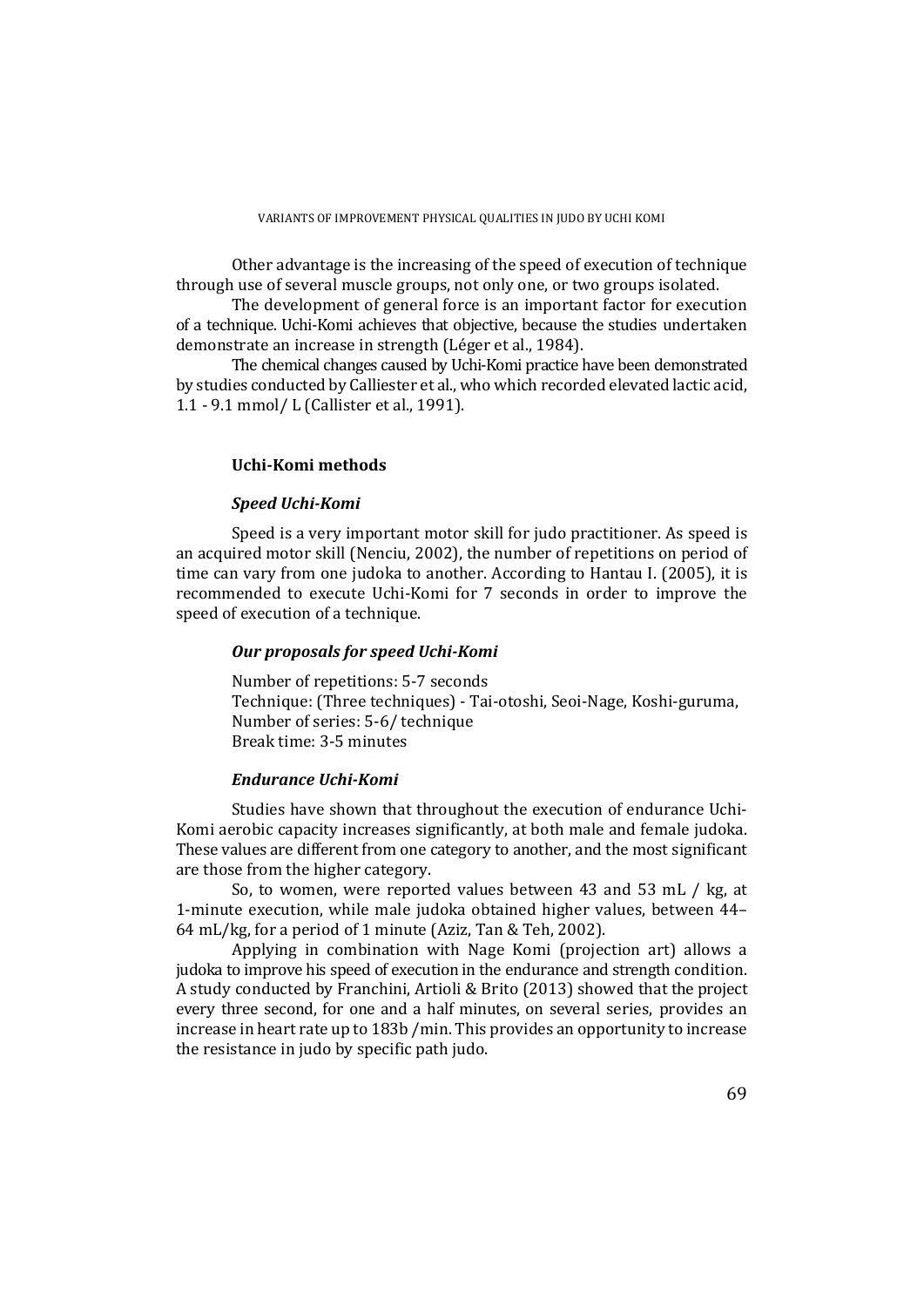The maximum and minimum heart rate (HR max and HR min) showed a high reliability during Uchi-Komi resistance  $(ICC > 0.90)$  with a measurement error of  $< 2\%$ .

*Proposals for endurance Uchi‐Komi by the circuit, proposed by Lidor et al.* (Lidor et al., 2005)

Materials: kimono, rope, gymnastics bank. Number of stations: 10

Station 1:  $4x8m$  – The two judoka are facing the front at 8 meters. Station 2: ippon-seoi-nage (the authors' proposal Nage-waza) Station 3: climbing rope Station 4: Output of Kesa Gatame Station 5: jump over a gym bank. Station 6: o-uchi-gari Station 7: 25 crunches on back on tatami Station 8: Output from yoko-shiho-gatame Station 9: 20 push-ups with arms support on the ground, feet on a bench gym Station 10: 8 Projections with your favourite technique.

## *Our proposals – strength Uchi‐Komi*

Being in the strength regimen, Tori could choose a heavier partner or two partners to increase the difficulty of their load.

## *Proposal of force Uchi‐Komi*

Uke will be a partner with at least 10 kg heavier. Tori will realize Uchi-Komi with detachment of Uke from the tatami (with load).

Number of repetition: 10 / left-right= 20 *Technique*: Tai‐otoshi, Seoi‐Nage, Koshi‐guruma, *Number of series*: 4‐5 *Pause:* 2‐3 minutes 

## **Discussions**

Besides improving the technique, as a basic factor, Uchi-Komi also aims to improve the basic motor skills, decisive for finishing the technique. However, Uchi-Komi cannot fully solve the application of techniques in competitive or combat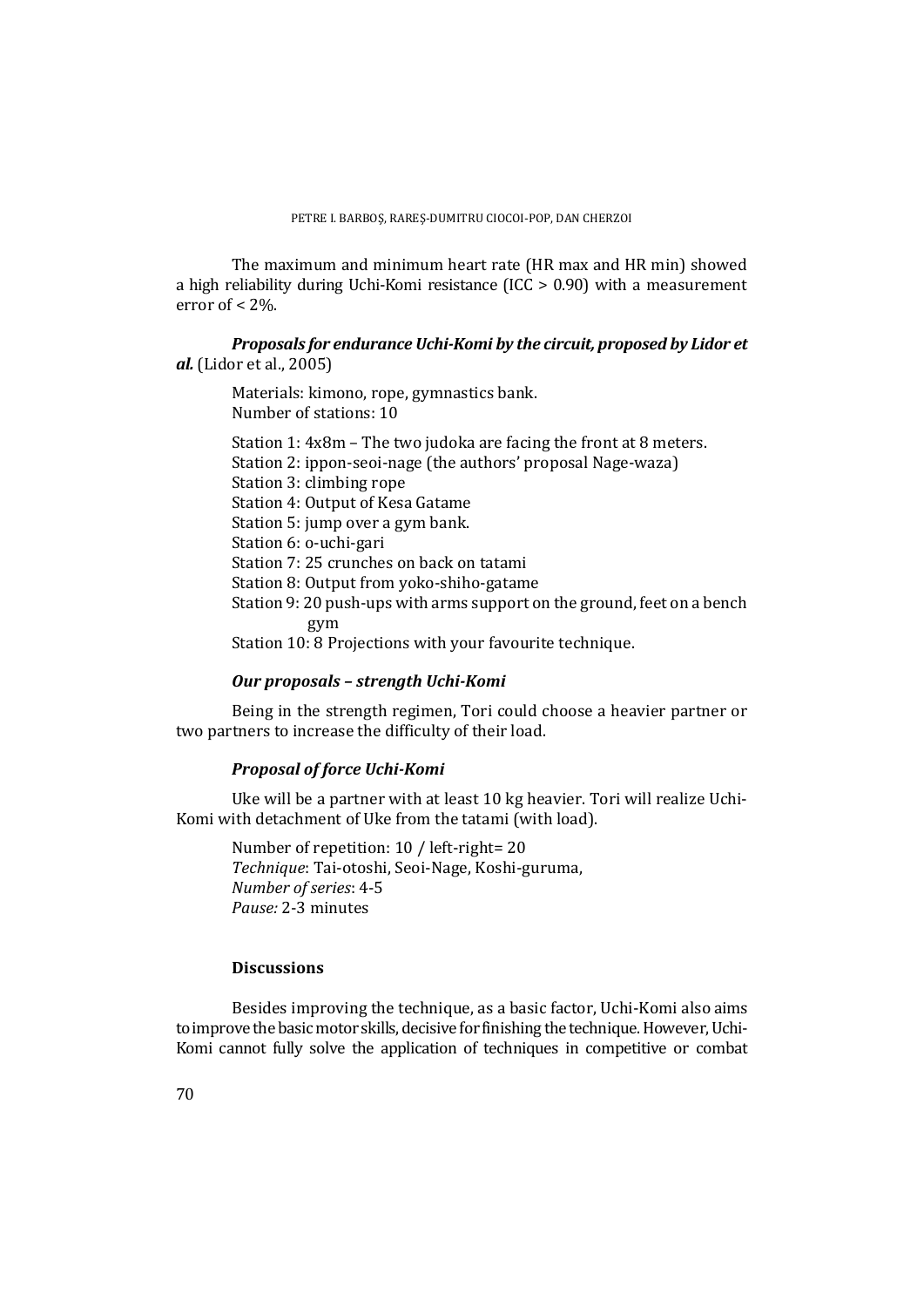conditions, because their execution is static, on the place and on the move. Butsukari geiko is closer to the real judo competition (shiai).

Another disadvantage of Uchi-Komi is that it does not execute the projection (Nage Komi), which is actually the end of a technique. Practicing only Uchi-Komi for a long time could cause imbalances between components of technique.

Studies conducted by De Cree and collaborator have demonstrated that the initial values of Respiratory Volume  $(VR)$  increased during the first six weeks of practice (De Cree, Lewin & Barros, 1995), then remain constant, as a consequence of overcompensation and effort adaptation (Callister et al., 1991). This gives us an orientation for combining Uchi–Komi with other existing methods of training in judo.

Uchi-Komi supposes besides the knowledge of the technique, and a number of qualities such as: mobility, muscle-stretching ability, a quality that in recent years many judoka have lost because of focus training on a large number of strength exercises that made it shorter muscle.

The advantages of Uchi-Komi are those related to spatial orientation, especially in turns back at Uke (as in arms technique, Te-waza or hip technique, Koshi-waza). Increasing the speed of execution of a technique, by using several muscle groups and not just an isolated one.

Practice of Uchi-Komi it can be achieved on a small space,  $2 \text{ m}^2$ , which gives the coach the possibility to observe better the technique. The development of general force is an important factor in the execution of technique. Uchi–Komi achieves that objective studies undertaken demonstrate increased strength (Léger et al., 1984).

Chemical changes caused by the practice of Uchi-Komi have been demonstrated by studies conducted by Callister et al., who had elevated lactic acid levels,  $1.1 - 9.1$  mmol/L (Callister et al., 1991). These studies were conducted on subjects aged between 20 and 29 years old; but we do not have data for veteran judoka, who participate in veteran competitions, aged over 30 years. Judoka over 30 years old have different physiologically and psychologically particularities. It is important to know what are the ideal parameters a judoka over the 30 years old can reach without affecting their health status.

Considering all these aspects, we came with a one-year study proposal at the Faculty of Physical Education and Sport for 2017-2018 with veteran judoka from "Universitatea-Cluj". We study the speed at Uchi-Komi, for judoka veterans between 30 to 35 years old. We chose this motric quality, because over 30 years of age the speed decreases (Holyloszy & Coyle, 1984), but we are assuming that continuous training, over 30 years old, can bring major improvements in speed execution of judo techniques.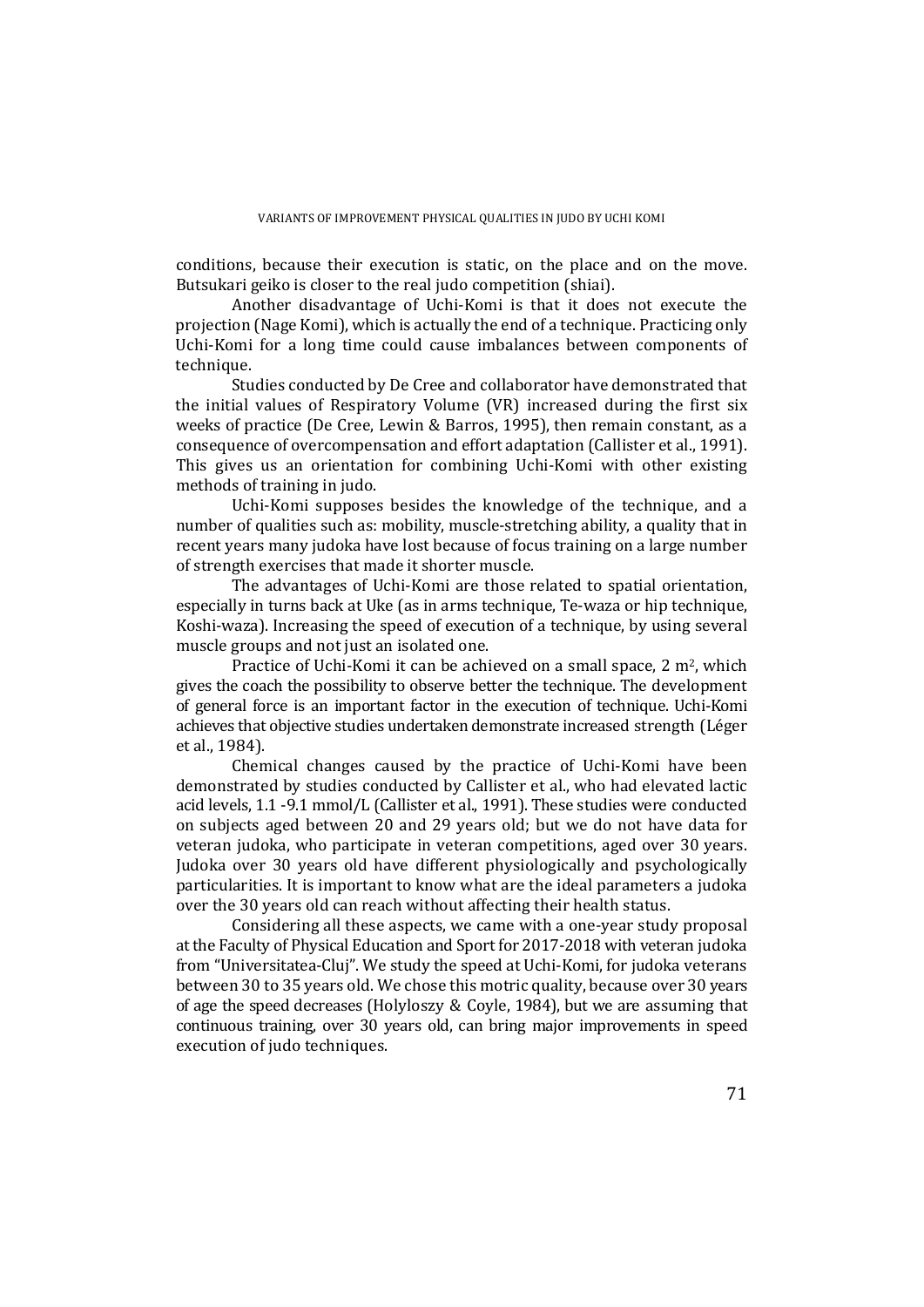The 10 judoka who are part of the study, participate at the veteran and Kata competition, and have four judo training per week. The results will be public in two stages.

#### **Conclusion**

The Uchi-Komi training for judoka between 20 and 29 years old, offer the opportunity to improve basic motor skill (power, speed, endurance), qualities that can improve at a level close to that of Shiai (competition). The lack of scientific research for veteran judoka, over 30 years old, did not provided us with information about how we should developed training for veterans.

#### **REFERENCES**

- Almansba, R., Sterkowicz, S., Sterkowicz-Przybycień, K. et al. (2011). Reliability of the Uchikomi Fitness Test: A Pilot study. *Sci Sports*, doi:10.1016/j.scispo.2011.09.001.
- Azevedo, P.H.S.M., Drigo, A.J., Carvalho, M.C.G.A., Oliveira, J.C., Nunes, J.E.D., Baldissera V. et al. (2007). Determination of judo endurance performance using the uchi-komi technique and an adapted lactate minimum test. *J Sports Sci Med*, 6(2):10-14.
- Aziz, A., Tan, B., Teh, K.C. (2002). Physiological responses during matches and profile of elite pencak silat exponents. *J. Sport Sci. Med.* 1, 147-155.
- Callister, R., Callister, R.J., Staron, R.S., Fleck, S.J., Tesch, P. & Dudley, G.A. (1991). Physiological characteristics of elite judo athletes. Int. J. Sports Med., 12, 196-203.
- De Cree, C., Lewin, R., Barros, A. (1995). Hypoestrogenemia and rhabdomyolysis (myoglobinuria) in the female judoka: A new worrying phenomenon? *J. Clin. Endocrinol. Metab.* 80, 3639–3646.
- Franchini, E., Artioli, G.G. & Brito, C.J. (2013). Judo Combat: Time-motion analysis and physiology. *Int. J. Perform. Anal. Sport*, 13, 624–641.
- Hantau, I. (2005). *Judo, Instruire şi antrenament*. Bucureşti: Ed. ANEFS.
- Holyloszy, J.O. & Coyle, E.F. (1984). Adaptations of skeletal muscle to endurance exercise and their metabolic consequences. *J Appl Physiol.*, 56:831-838.
- Léger, L., Lambert, J., Goulet, A., Rowan, C. & Dinnelle, Y. (1984). Capacité aérobique des Québécois de 6 à 17 ans. Test navette avec palier d'un minute. *Can J Appl Sport Sci*, 9:64–9.